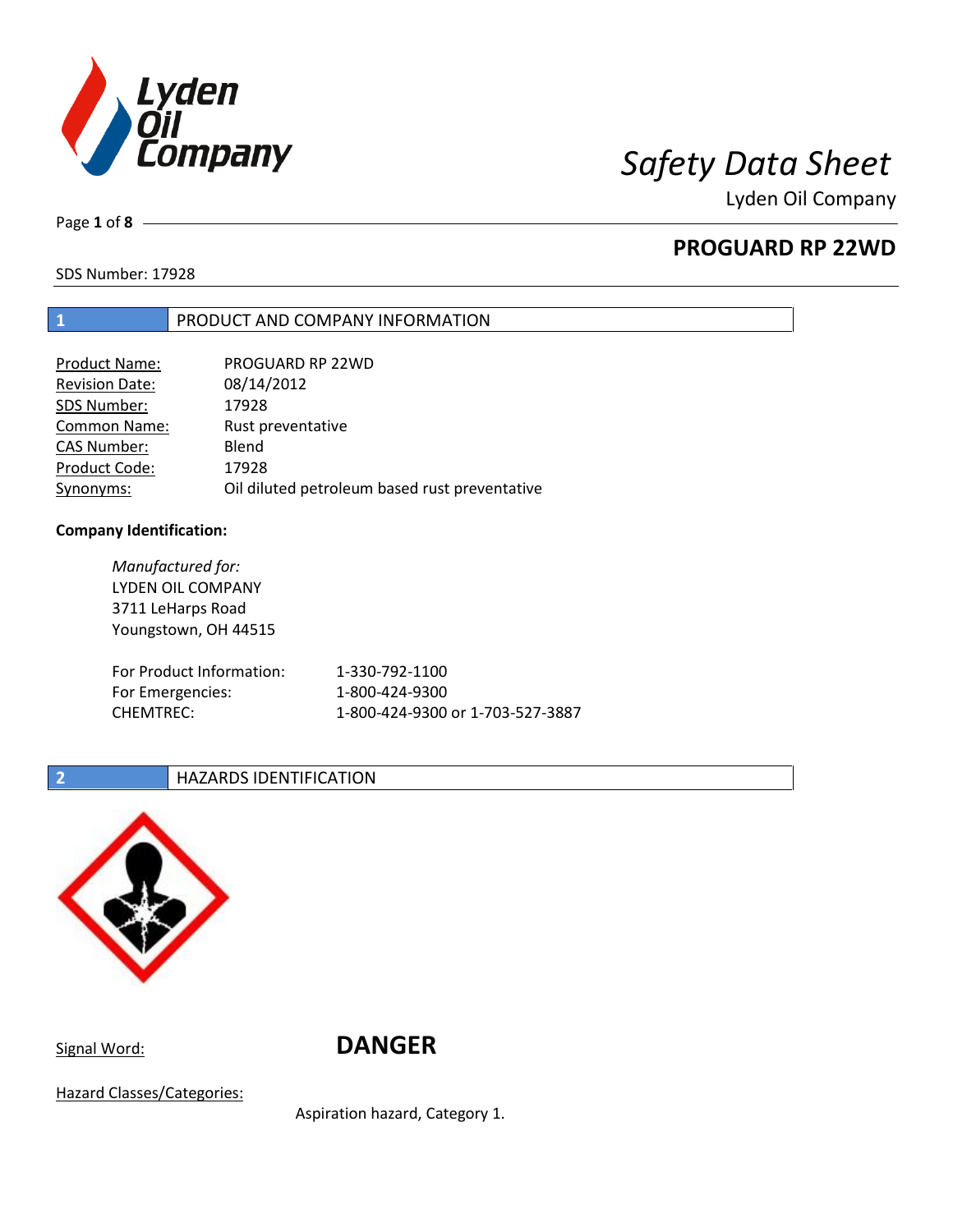

**RP 22WD** 

| Page $2$ of $8 -$               |                                                                                                                                                                                                                                                                                                                                                                                                        |
|---------------------------------|--------------------------------------------------------------------------------------------------------------------------------------------------------------------------------------------------------------------------------------------------------------------------------------------------------------------------------------------------------------------------------------------------------|
|                                 | <b>PROGUARD</b>                                                                                                                                                                                                                                                                                                                                                                                        |
| SDS Number: 17928               |                                                                                                                                                                                                                                                                                                                                                                                                        |
| Hazard Statement(s):            | H304: May be fatal if swallowed and enters airways.                                                                                                                                                                                                                                                                                                                                                    |
| <b>Precaution Statement(s):</b> | P101: If medical advice is needed, have product container or label at<br>hand.<br>P102: Keep out of reach of children.<br>P103: Read label before use.<br>P301+310: IF SWALLOWED: Immediately call a POISON<br>CENTER/doctor<br>P331: Do NOT induce vomiting.<br>P405: Store locked up.<br>P501: Dispose of contents/container in accordance with<br>local/regional/national/international regulation. |

Other Hazard Statement(s):

Repeated exposure may cause skin dryness or cracking.

# **3** COMPOSITION / INFORMATION ON INGREDIENTS

Ingredients:

*Mixture of the substances listed below with nonhazardous additions.*

| <b>Chemical Name</b>                                      | <b>CAS Number</b> | Percentage |
|-----------------------------------------------------------|-------------------|------------|
| Distillates (petroleum), solvent-dewaxed heavy paraffinic | 64742-65-0        | $>85$      |
| Calcium Sulfonate                                         | N/A               | $2 - 4$    |
| Calcium Oxidate                                           | N/A               | $1 - 3$    |

*\*Any concentration shown as a range is to protect confidentiality or is due to batch variation.*

|    | ۰. |  |
|----|----|--|
|    |    |  |
|    |    |  |
| y. |    |  |
|    |    |  |
|    |    |  |
|    |    |  |

### **4** FIRST AID MEASURES

### Description of First Aid Measures:

Inhalation:

If symptoms develop, move victim to fresh air. If symptoms persist, obtain medical attention.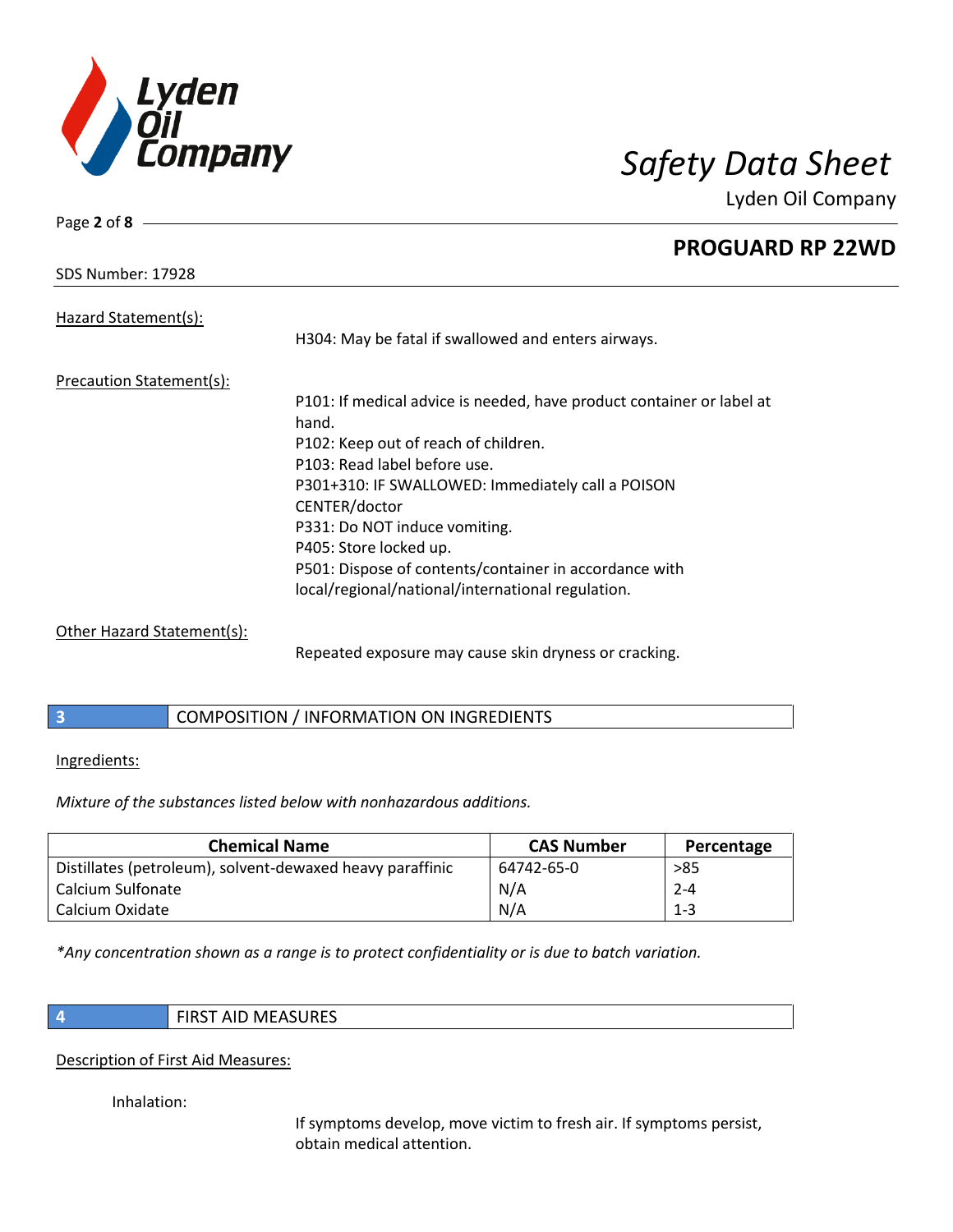

| Page 3 of 8 -                                 |                        |                                                                                                                                                              |  |
|-----------------------------------------------|------------------------|--------------------------------------------------------------------------------------------------------------------------------------------------------------|--|
| <b>SDS Number: 17928</b>                      |                        | <b>PROGUARD RP 22WD</b>                                                                                                                                      |  |
| Skin Contact:                                 |                        |                                                                                                                                                              |  |
|                                               |                        | Wash with soap and water. Remove contaminated clothing and wash<br>before reuse. Get medical attention if needed.                                            |  |
| Eye Contact:                                  |                        |                                                                                                                                                              |  |
|                                               |                        | Rinse opened eye for several minutes under running water. If<br>symptoms persist, consult medical attention.                                                 |  |
| Ingestion:                                    |                        |                                                                                                                                                              |  |
|                                               | attention.             | Rinse mouth with water. If symptoms develop, obtain medical                                                                                                  |  |
| Symptoms and Effects, both acute and delayed: |                        |                                                                                                                                                              |  |
|                                               |                        | No further relevent data available.                                                                                                                          |  |
| <b>Recommended Actions:</b>                   |                        | Treat symptomatically. Call a doctor or poison<br>control center for guidance.                                                                               |  |
| 5                                             | FIRE FIGHTING MEASURES |                                                                                                                                                              |  |
| Recommended Fire-Extinguishing Equipment:     |                        |                                                                                                                                                              |  |
|                                               |                        | Use dry powder, foam, or carbon dioxide fire<br>extinguishers. Water may be ineffective in fighting<br>an oil fire unless used by experienced fire fighters. |  |
| Possible Hazards During a Fire:               |                        | Hazardous combustion products may include: A                                                                                                                 |  |
|                                               |                        | complex mixture of airborne solid and liquid<br>particulates and gases (smoke). Carbon monoxide.                                                             |  |
|                                               |                        | Unidentified organic and inorganic compounds.                                                                                                                |  |
| <b>Recommendations to Firefighters:</b>       |                        | No special measures required.                                                                                                                                |  |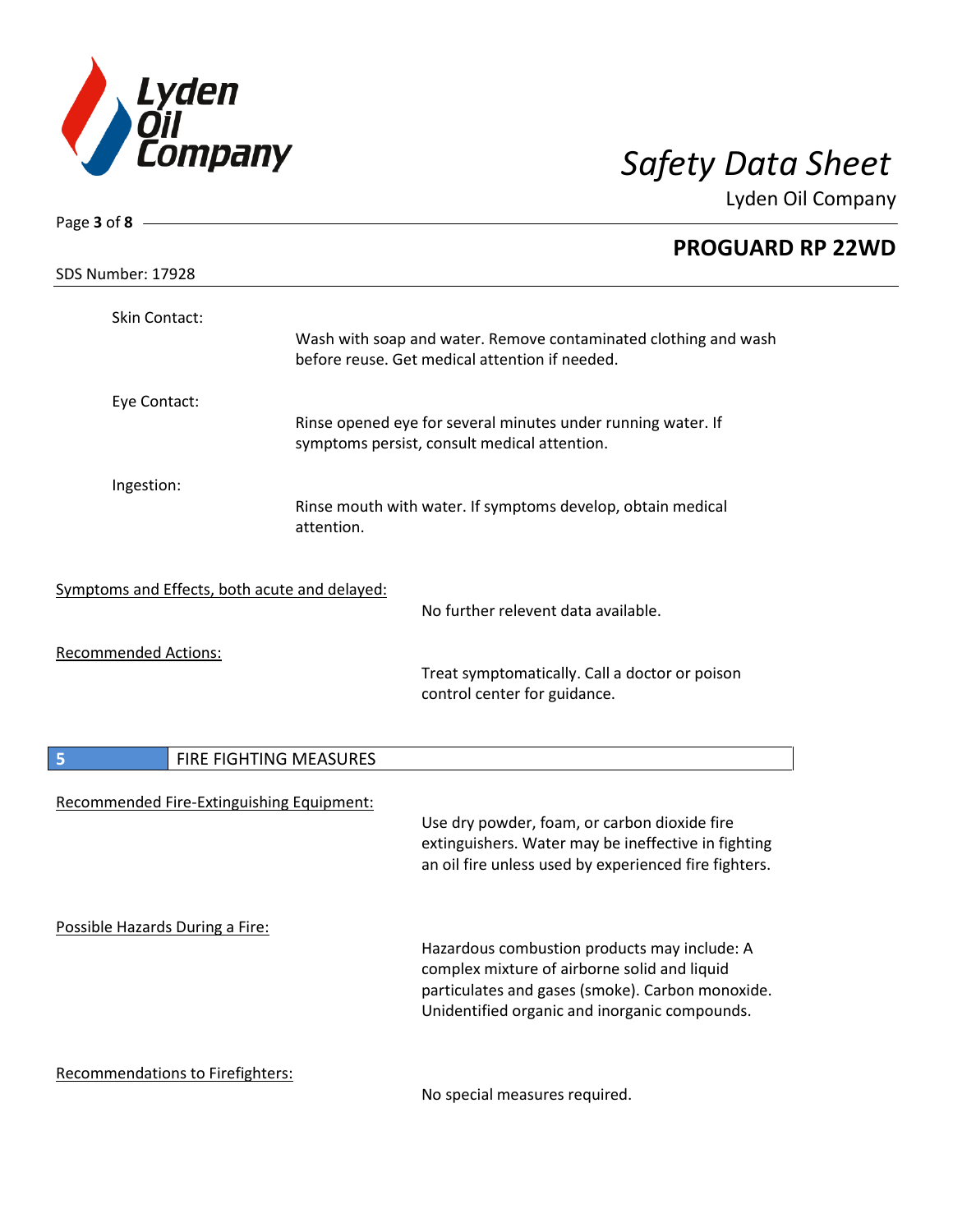

**PROGUARD RP 22WD**

SDS Number: 17928

Page **4** of **8**

| 6                                 | <b>ACCIDENTAL RELEASE MEASURES</b>      |                                                                                                                     |
|-----------------------------------|-----------------------------------------|---------------------------------------------------------------------------------------------------------------------|
| <b>Personal Precautions:</b>      |                                         | Avoid contact with skin, eyes, and clothing.<br>Keep away from sources of ignition.                                 |
| <b>Emergency Procedures:</b>      |                                         | Contain spilled material, collect in suitable and<br>properly labled containers.                                    |
| <b>Environmental Precautions:</b> |                                         | Do not allow to reach sewage system or any water<br>course.<br>Do not allow to enter ground waters.                 |
| Cleanup Procedures:               |                                         | Pick up excess with inert absorbant material.                                                                       |
|                                   | <b>HANDLING AND STORAGE</b>             |                                                                                                                     |
| <b>Handling Precautions:</b>      |                                         | Handle with care and avoid spillage on the floor.<br>Do not cut, weld, drill, grind, braze, or solder<br>container. |
| <b>Storage Requirements:</b>      |                                         | Keep container tightly sealed.<br>Keep away from sources of ignition.                                               |
| 8                                 | EXPOSURE CONTROLS / PERSONAL PROTECTION |                                                                                                                     |
| <b>Exposure Limits:</b>           |                                         | -64742-65-0 Distillates (petroleum), solvent-dewaxed heavy paraffinic (>95%):                                       |

ACGIH TLV - Long-term value: 5mg/m<sup>3</sup> OSHA PEL - Long-term value: 5mg/m<sup>3</sup>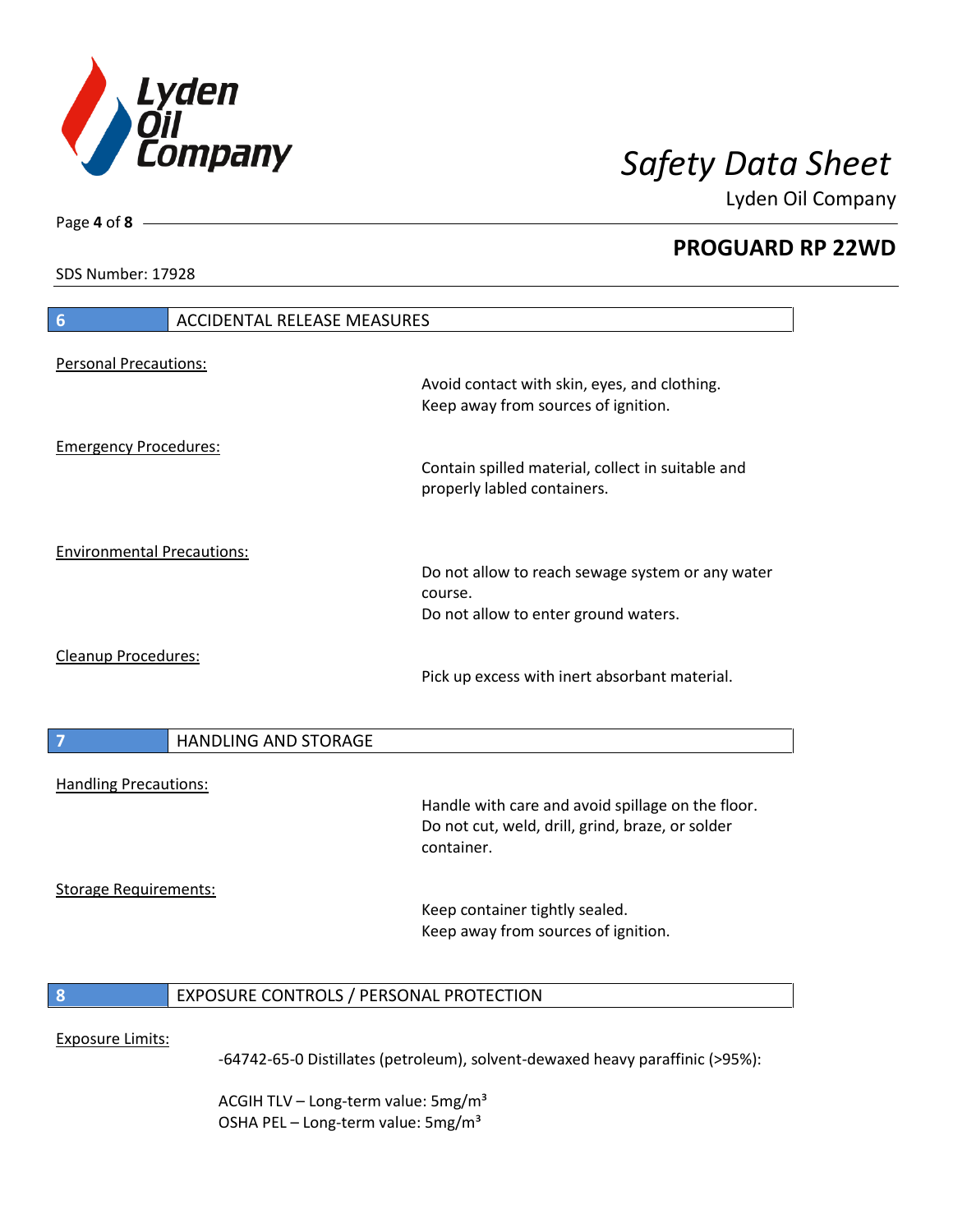

Page **5** of **8**

Lyden Oil Company

**PROGUARD RP 22WD**

### SDS Number: 17928

Engineering Controls:

All ventilation should be designed in accordance with OSHA standard (29 CFR 1910.94).

Personal Protective Equipment:

Wash hands before breaks and at the end of work. Use safety glasses and gloves.

### **9 PHYSICAL AND CHEMICAL PROPERTIES**

| Color:                        | Clear                            |
|-------------------------------|----------------------------------|
| Physical State:               | Liquid                           |
| Odor:                         | Data not available               |
| <b>Odor Threshold:</b>        | Data not available               |
| pH:                           | Data not available               |
| <b>Melting Point:</b>         | Data not available               |
| <b>Boiling Point:</b>         | Data not available               |
| <b>Boiling Range:</b>         | Data not available               |
| Flash Point:                  | 176.7° C / 350.1° F (TCC Method) |
| <b>Evaporation Rate:</b>      | Data not available               |
| Flammability:                 | Data not available               |
| Flammability Limits:          | Data not available               |
| Vapor Pressure:               | Data not available               |
| Vapor Density:                | Data not available               |
| <b>Relative Density:</b>      | 7.26 pounds per gallon at 60°F   |
| Solubilities:                 | Insoluble in water               |
| <b>Partition Coefficient:</b> | Data not available               |
| Auto-Ignition Temperature:    | Data not available               |
| Decomposition Temperature:    | Data not available               |
| Viscosity:                    | Data not available               |

### **10** STABILITY AND REACTIVITY

Stability:

Stable under normal conditions.

Reactivity:

Not reactive under normal conditions.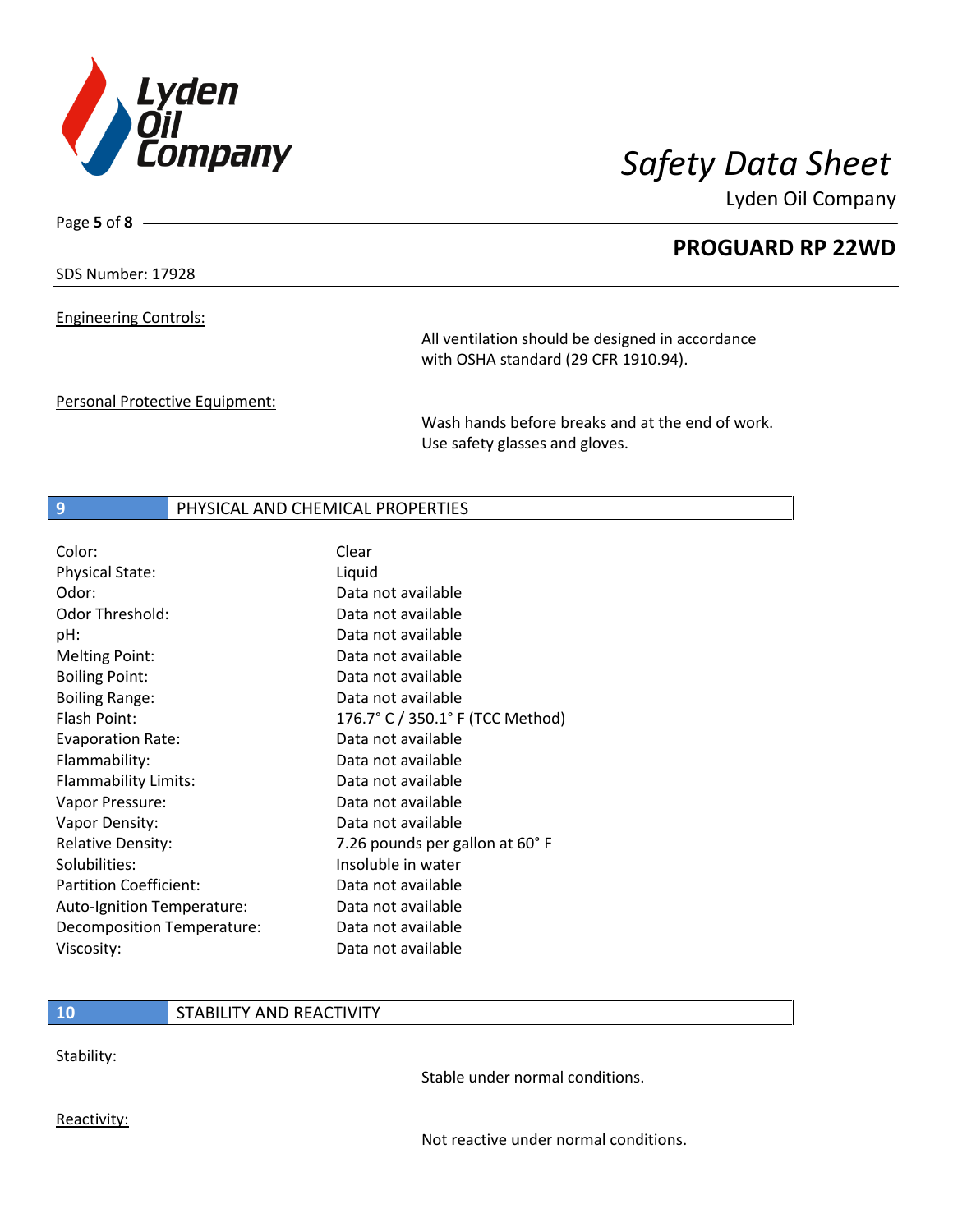

Page **6** of **8**

Lyden Oil Company

|                                               | <b>PROGUARD RP 22WD</b>                                          |
|-----------------------------------------------|------------------------------------------------------------------|
| <b>SDS Number: 17928</b>                      |                                                                  |
| <b>Conditions to Avoid:</b>                   | Extreme temperature, sparks, open flame, and<br>direct sunlight. |
| <b>Hazardous Reactions:</b>                   | No known hazardous reactions.                                    |
| <b>Incompatible Materials:</b>                | No further relevant information available.                       |
| <b>Decomposition Products:</b>                | Hazardous decomposition products are not<br>expected to form.    |
| <b>11</b><br><b>TOXICOLOGICAL INFORMATION</b> |                                                                  |

| <b>11</b>                    | <b>TOXICOLOGICAL INFORMATION</b>    |                                                                                                                           |
|------------------------------|-------------------------------------|---------------------------------------------------------------------------------------------------------------------------|
| Routes of Exposure:          |                                     | Skin and eye contact are the primary routes of<br>exposure although exposure may occur following<br>accidental ingestion. |
| <b>Exposure Effects:</b>     |                                     | Repeated skin contact may cause dermatitis or an<br>oil acne.                                                             |
| <b>Measures of Toxicity:</b> |                                     | No test data available.                                                                                                   |
|                              | Carcinogenic/Mutagenic Precautions: | Non-carcinogenic and not expected to be<br>mutagentic.                                                                    |

# **12** ECOLOGICAL INFORMATION

Ecological Precautions:

Avoid exposing to the environment.

Ecological Effects:

No specific environmental or aquatic data available.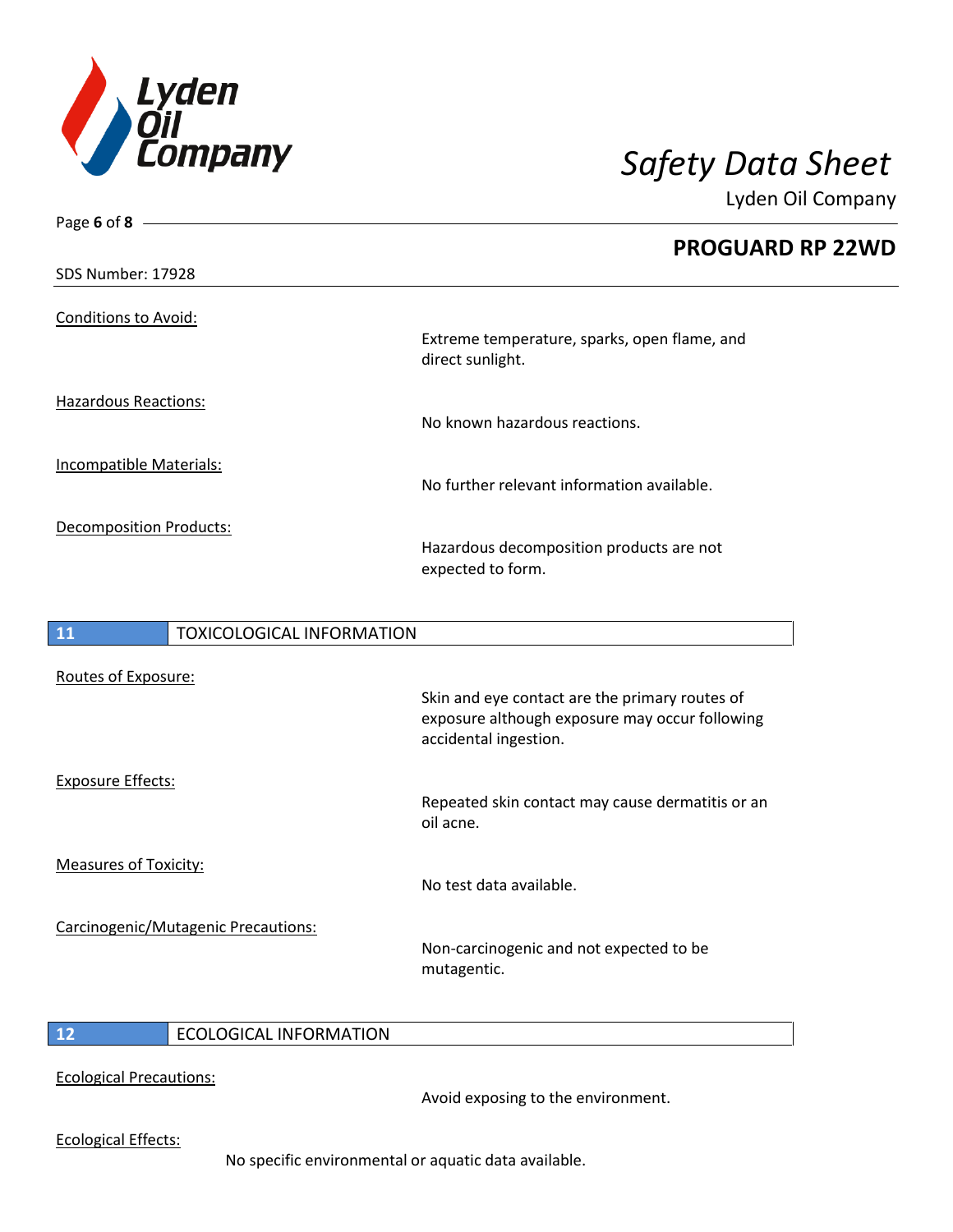

**PROGUARD RP 22WD**

SDS Number: 17928

Page **7** of **8**

| 13                                                                                                | <b>DISPOSAL CONSIDERATIONS</b>                                                       |                                                                                             |
|---------------------------------------------------------------------------------------------------|--------------------------------------------------------------------------------------|---------------------------------------------------------------------------------------------|
| Disposal Methods:                                                                                 |                                                                                      |                                                                                             |
|                                                                                                   |                                                                                      | Dispose of waste material in accordance with all<br>local, state, and federal requirements. |
| <b>Disposal Containers:</b>                                                                       |                                                                                      | Use properly approved container for disposal.                                               |
| <b>Special Precautions:</b>                                                                       |                                                                                      | Do not flush to surface waters or drains.                                                   |
| 14                                                                                                | <b>TRANSPORT INFORMATION</b>                                                         |                                                                                             |
|                                                                                                   |                                                                                      |                                                                                             |
| <b>UN Number:</b><br><b>UN Shipping Name:</b><br><b>Transport Hazard Class:</b><br>Packing Group: | Data not available<br>Data not available<br>Data not available<br>Data not available |                                                                                             |
| <b>Environmental Hazards:</b>                                                                     |                                                                                      | Data not available                                                                          |
| <b>Bulk Transport Guidance:</b>                                                                   |                                                                                      |                                                                                             |
|                                                                                                   |                                                                                      | Data not available                                                                          |
| <b>Special Precautions:</b>                                                                       |                                                                                      | Not regulated by DOT.                                                                       |
|                                                                                                   |                                                                                      |                                                                                             |
| 15                                                                                                | <b>REGULATORY INFORMATION</b>                                                        |                                                                                             |

This material and all of its components are listed on the Inventory of Existing Chemical Substances under the Toxic Substances Control Act.